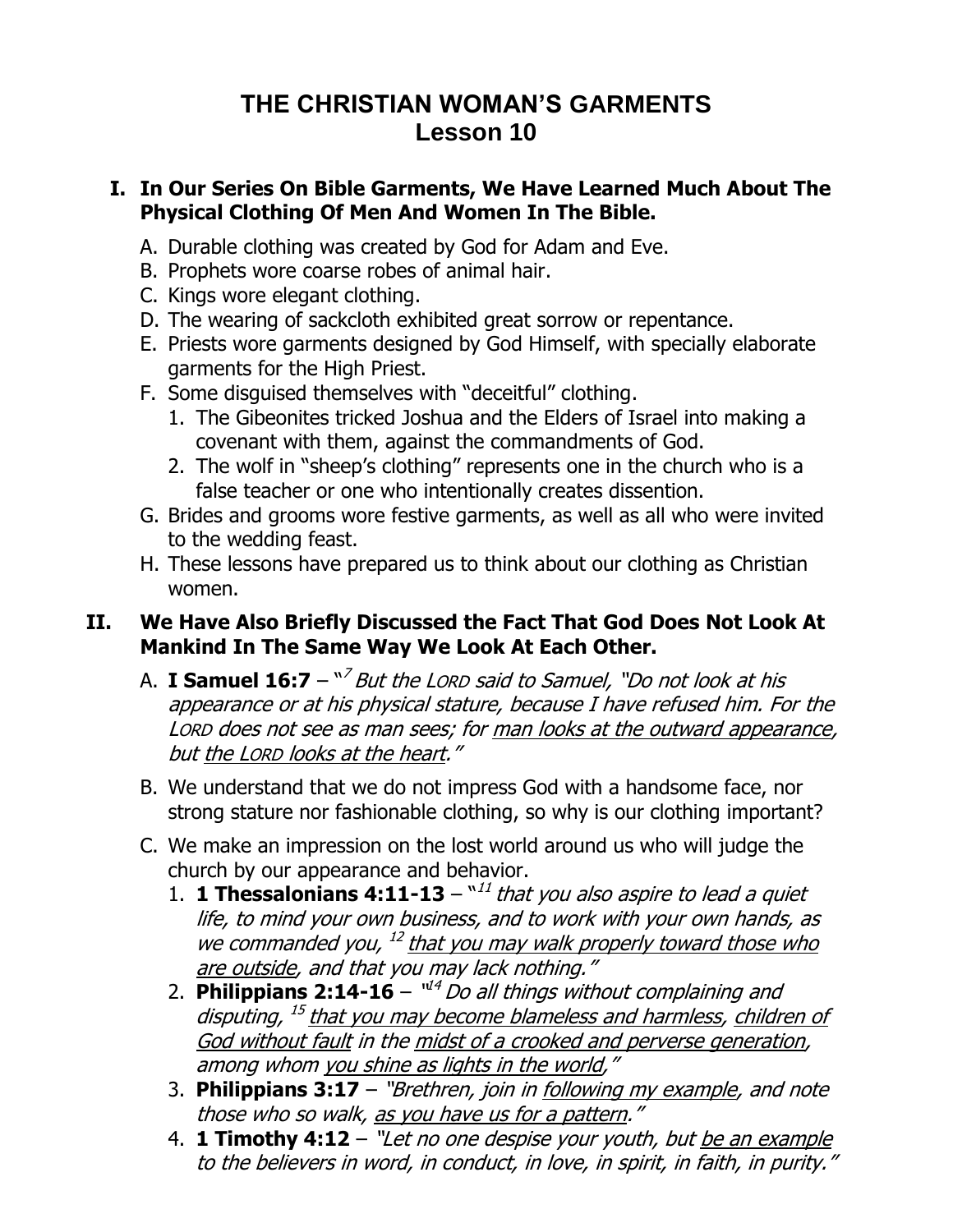- 5. **Titus 2:3-5** <sup>v3</sup> the <u>older women</u> likewise, that they <u>be reverent in</u> behavior, not slanderers, not given to much wine, teachers of good things—<sup>4</sup> that they <u>admonish the young women</u> to <u>love their husbands</u>, to <u>love their children</u>, <sup>5</sup> to <u>be discreet, chaste, homemakers</u>, good, obedient to their own husbands, **that the word of God may not be blasphemed**."
- 6. Our example to those around us in the world is very, very important. God forbid that we do anything that would cause the word of God to be blasphemed.

### **III. The Bible Provides Us With Some Bad Examples Of How Women Dressed And How They Affected Their Society.**

- A. Isaiah is the prophet who describes how the people of Judah, and Jerusalem in particular, have incurred the wrath of God. (**Isaiah 3:13-26**)
	- 1. Vs. 14 They are rich because they have taken plunder from the poor.
	- 2. Vs. 15 They have crushed the people, grinding the faces of the poor.
- B. Because of their wealth and the heartless way they took it from the poor, Isaiah described how self-centered the "daughters of Zion" had become.
	- 1. Isaiah shows them as they really are when he describes their attire.
	- 2. Vs. 16 has several descriptive phrases:
		- a. They "walk with outstretched necks". This phrase means haughty and proud.
		- b. They had "wanton eyes" describes a flirting glance, ogling with one's eyes, communicating the message of desire for a possible relationship, seductive in purpose.
		- c. They walked with "mincing steps" defined as small or dainty to emphasize that they were delicate and feminine.
		- d. They "make a jingling with their feet." This indicates that the wore ankle bracelets with bells or charms attached for the purpose of jingling. This was to draw even more attention to themselves.
- C. Because the daughters of Zion, who symbolized God's people, are described in this way, verses 17-26 pronounce that the Lord will punish them.
	- 1. Vs. 17 He will strike the crown of their heads with a scab at the crown of their head which would cause baldness and shame to a woman.
	- 2. Vs. 18-23 The Lord will take away their finery:
		- a. the jingling anklets
		- b. the scarves
		- c. the pendants and bracelets
		- d. the veils
		- e. the headdresses
		- f. the leg ornaments
		- g. the headbands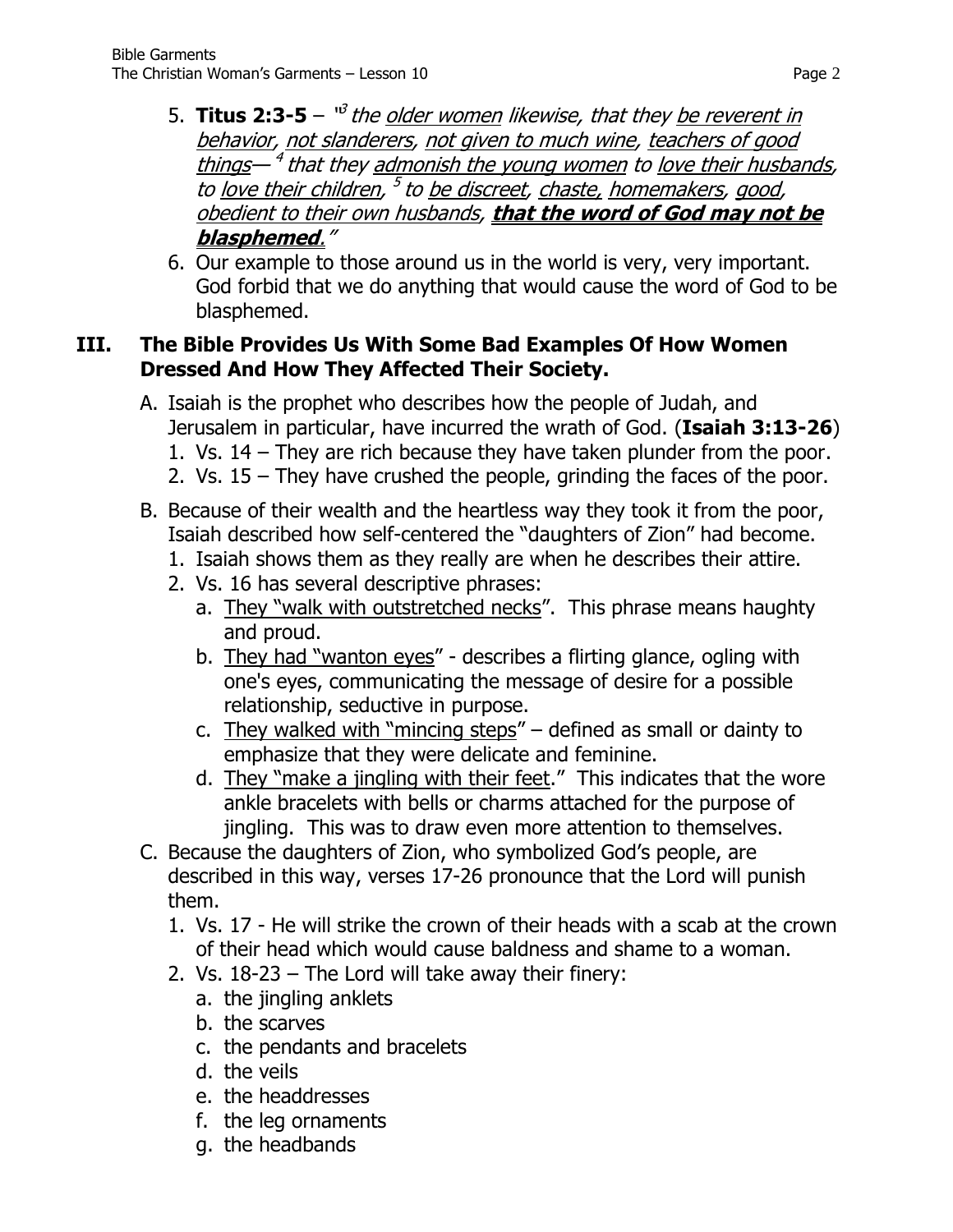- h. the perfume boxes
- i. the charms and the rings
- j. the nose jewels
- k. the festal apparel and the mantles
- l. the outer garments
- m. the purses
- n. the mirrors
- o. the fine linen
- p. the turbans
- q. the robes
- D. Vs. 24-26 At that point life as they know it will change:
	- 1. Instead of a sweet smell, there will be a stench (symbolizing corruption).
	- 2. Instead of a sash, a rope (the belt of the poor)
	- 3. Instead of well set hair, baldness (shame)
	- 4. Instead of a rich robe, a girding of sackcloth (sorrow)
	- 5. A branding instead of beauty ugly scars (defilement)
	- 6. Your men will fall by the sword and you will be defeated in war.
	- 7. You will be desolate and left sitting on the ground.
- E. The whole of this description is of a self-centered, vain, haughty woman who is only constantly full of herself. There are many lessons to be learned from her.
- F. We took the time to look at this to understand the mind of God on this matter. It is important to God, so it must be important to us.

### **IV. Considering That Our Example To Others Is Important, What Are Some Things That Christian Women Must Consider In Their Clothing?**

A. The Christian woman will be clothed modestly:

**1 Timothy 2:9a** – "...in like manner also, that the women adorn themselves in modest apparel, with propriety and moderation,"

- 1. modesty (a) free from vanity or boastfulness, (b) having regard for decency of behavior, speech, dress, etc.
- 2. propriety appropriateness, suitability, correctness
	- a. when one chooses clothing for the day, she considers her scheduled activities in order to choose appropriate clothing.
	- b. Not all clothing is appropriate for every situation.
	- c. I use this example for my fourth and fifth grade Bible Class: "You do not wear a ball gown to Six Flags and you do not wear shorts to church."
	- d. This brings us to the discussion of whether shorts are ever appropriate or modest. It depends upon: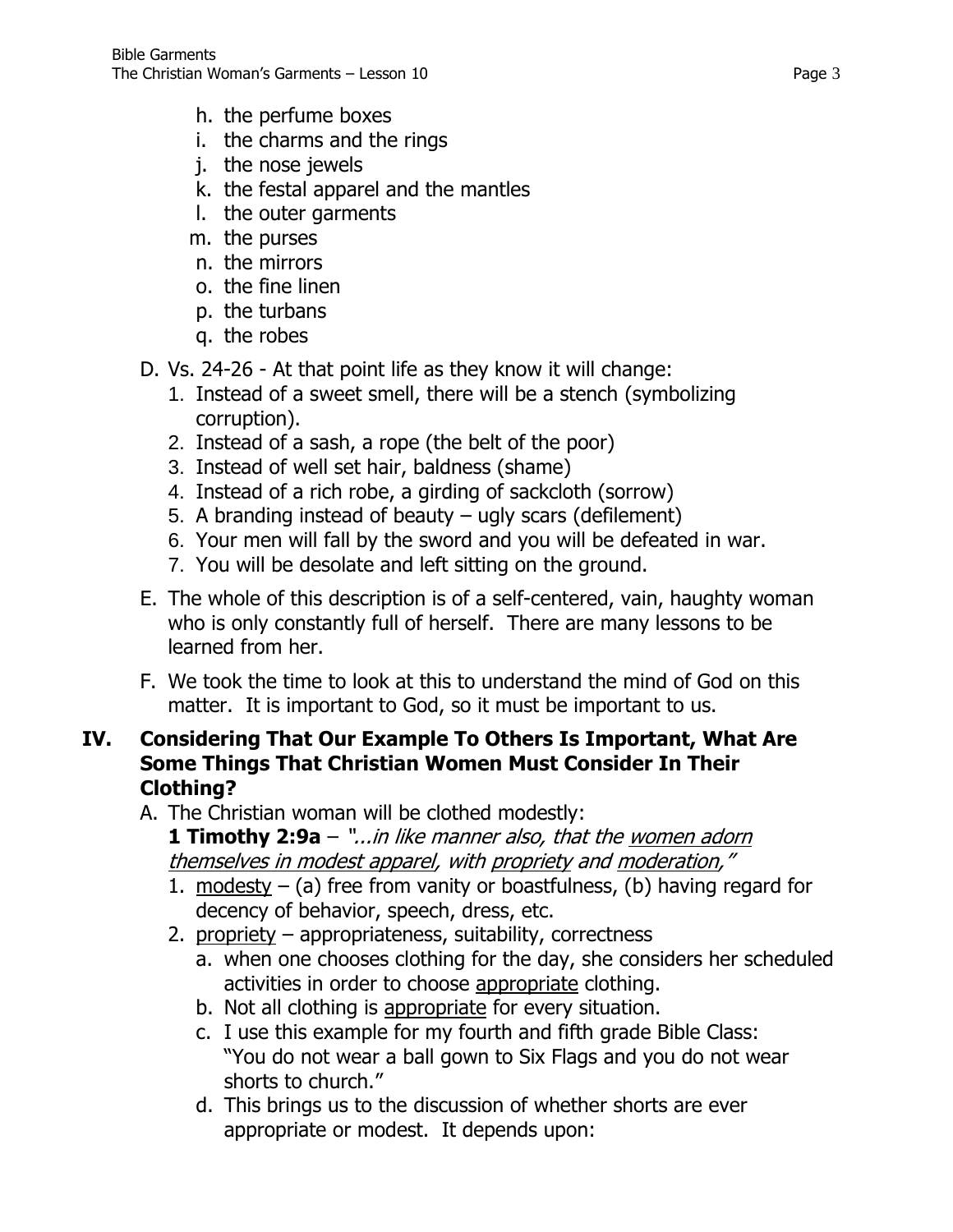- the length of the shorts  $-$  knee length shorts are as modest as a knee length skirt or dress.
- $\bullet$  the fit skin tight is never appropriate or modest for the Christian girl or woman
- 3. moderation Webster defines this as "not too much and not too little" or "not too expensive" or "reasonable"
	- a. moderation then relates to the amount of clothing one wears as in "not too little and not to much"
	- b. moderation relates to the cost of clothing "not too expensive". Of course that is relative to one's income, however, this even puts limits on those who can afford very expensive clothing, jewelry, purses, shoes, etc. One who spends excessively on clothing and accessories is to be seen as one who wants to draw attention to their wealth or to their physical beauty instead of cultivating beauty from within. And of course, one could always use that excessive expense toward things of greater value, such as helping the poor, the orphans, the missionaries, those suffering disasters, etc.
	- c. moderation relates to being wasteful in the purchase of clothing. How many of us have far more in our closets than we can or will ever will wear? Yet we keep adding to the collection. Why is that? I am as guilty as any on this and I want to and need to work on it.
- 4. Modesty must be defined by some steadfast rules based on Christian principles (not fashion of the day) in order to obey the spirit of the word. Otherwise we may become so accustomed to immodesty in society that we begin to accept it as our standard as well.
	- a. When in doubt, cover more, not less. **I Corinthians 12:23-24** – "<sup>23</sup> And those members of the body which we think to be less honorable, on these we bestow greater honor; and <u>our unpresentable parts have greater modesty</u>, <sup>24</sup> but our presentable parts have no need. But God composed the body, having given greater honor to that part which lacks it,"
	- b. **Avoid**: (You may consider these my opinion based on my understanding of Bible standards of behavior for Christians)
		- low cut necklines (no cleavage showing) "low" is not relative.
		- shirts that bare the midriff
		- all garments that expose more than the lower half of the legs
		- sleeveless shirts that expose too much at the arm opening
		- strapless shirts or dresses
		- tight garments that reveal creases from underwear. Please learn how to tell how your garments look from the back. I often see people in public and wonder if they could possibly know how their garments look from behind.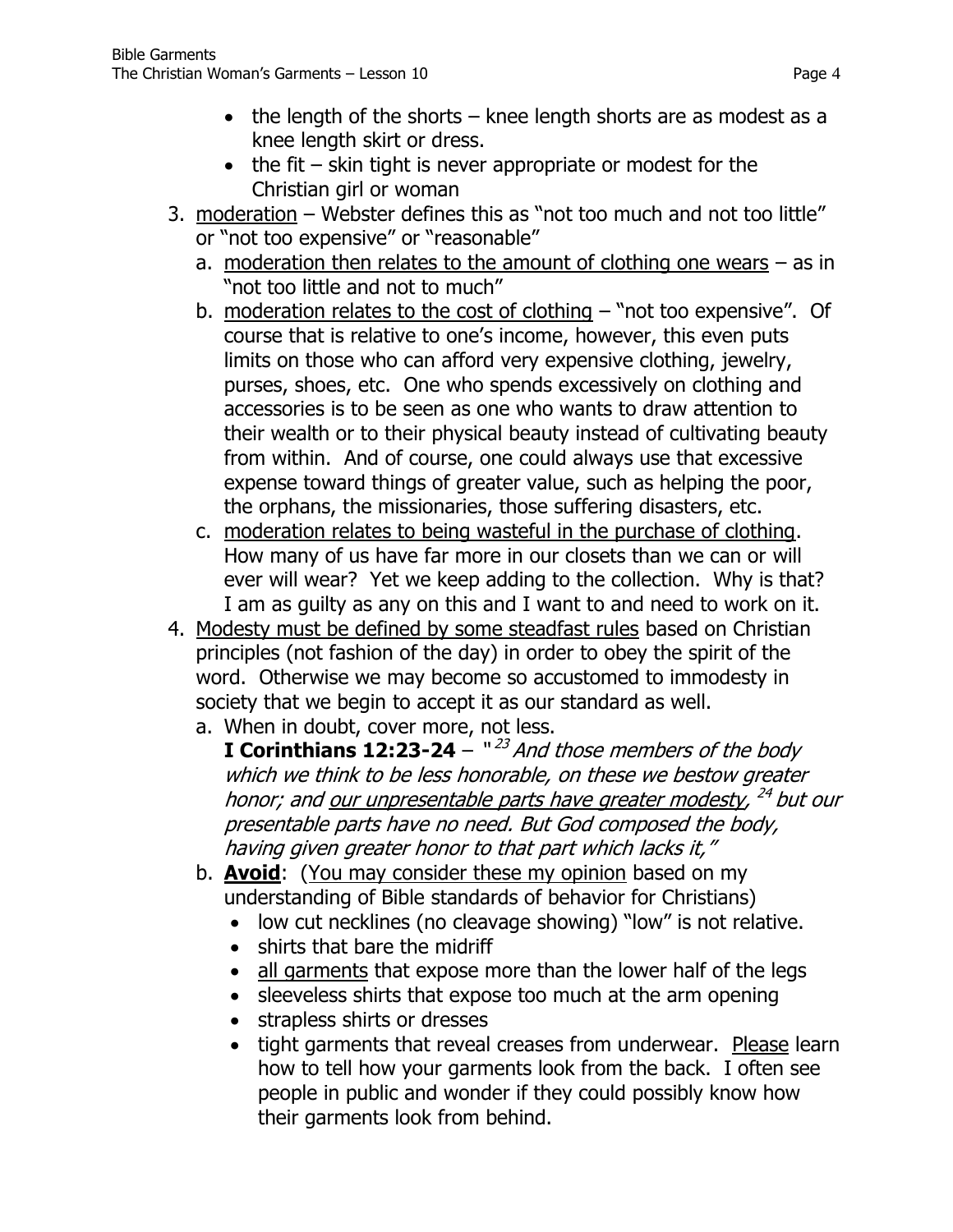- thin garments that reveal underwear Please remember that thin garments are very revealing when worn in front of doors and windows where bright light is streaming through. The lack of a slip is VERY noticeable in such situations.
- $\bullet$  pants that "sag" and reveal underwear  $-$  this is very popular among young men today, but I have seen it in young women as well.
- bra straps that are purposely exposed Let me share a classic example of this. My daughter and I were watching Scot play football at the Middle School field one afternoon. Sitting below us was a young lady (20's) who was wearing a sleeveless sport shirt (the kind where the sleeves arch upward toward the neck revealing the bare shoulder). Her purple bra straps were purposely showing, and in her hair was a silk flower exactly the color of her bra straps. I remarked to my daughter that fashion had hit a new low when we begin to accessorize to match our bra straps now. Purposely exposing bra straps is NOT a fashion statement, is it simply immodest and in poor taste.
- avoid tattoos this may not qualify as clothing but today there is an epidemic of young people permanently imprinting their bodies with all kinds of words and art. Many young people are surprised to find that the word "tattoo" is found in the Bible.
	- **[Leviticus 19:28](http://www.biblegateway.com/passage/?search=Leviticus+19:28&version=NKJV)** "You shall not make any cuttings in your flesh for the dead, nor tattoo any marks on you: I am the Lord."
	- $\checkmark$  It is true that we are no longer under the Law of Moses where this commandment is found – however, doesn't it make you stop and ask "Why did God forbid it in the first place if it were not evil in his sight?" Consider how these scriptures may help us decide whether tattoos are appropriate for Christians:
	- $\checkmark$  **I Corinthians 12:16-17**  $\check{u}^6$  *Do you not know that you are* the temple of God and that the Spirit of God dwells in you?  $^{17}$  If anyone defiles the temple of God, God will destroy him. For the temple of God is holy, which temple you are."
	- $\checkmark$  **1 Corinthians 6:19** "Or do you not know that your body is the temple of the Holy Spirit who is in you, whom you have from God, and you are not your own? <sup>20</sup> For you were bought at a price; therefore glorify God in your body and in your spirit, which are God's."
	- $\checkmark$  Tattoos have been known to be used by pirates, gangs and other undesirables over the centuries.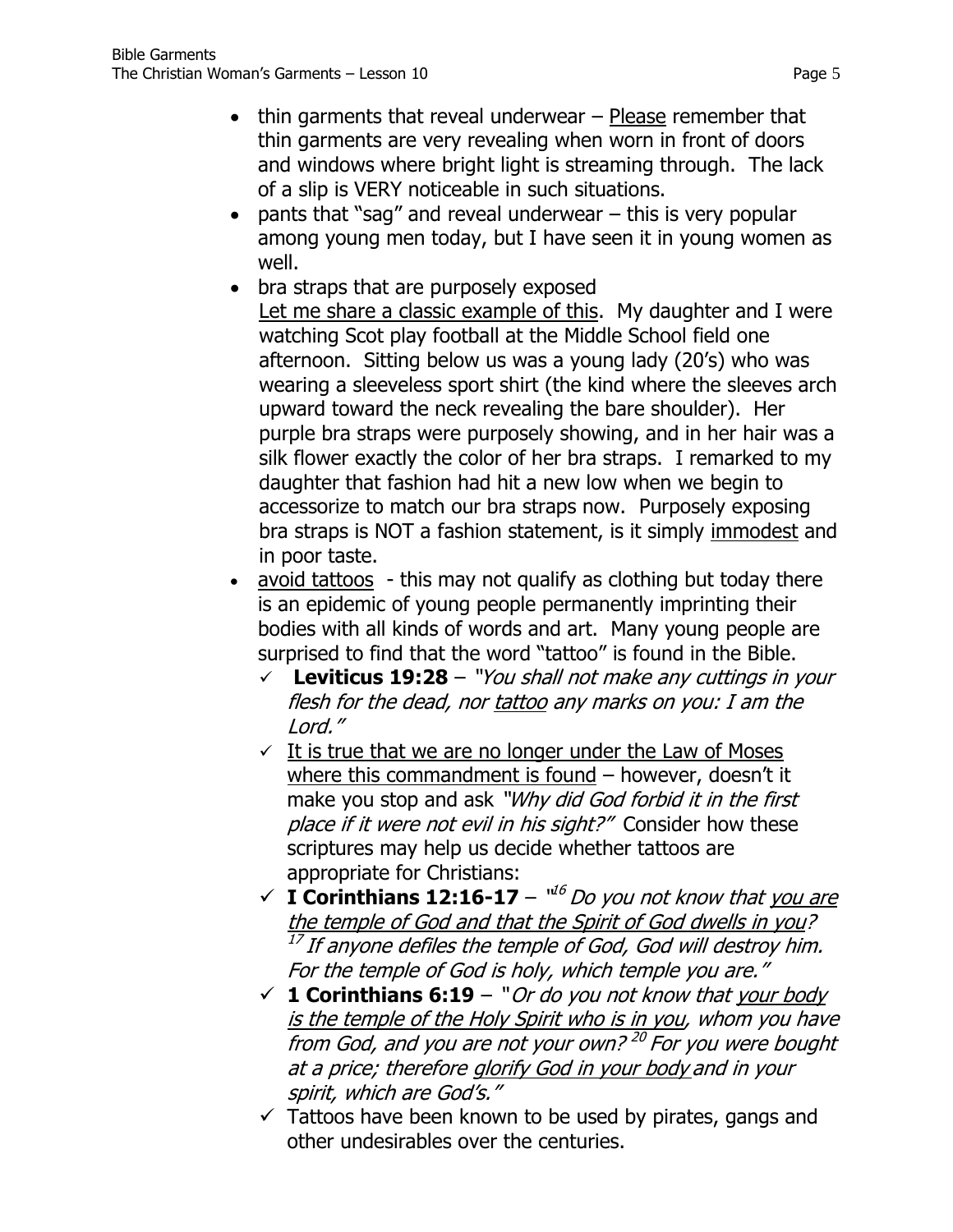- $\checkmark$  Still in today's society, even when it is so prevalent, they are still called "tramp stamps" on women by more conservative thinkers in society.
- $\checkmark$  I hardly think it is a good way to "glorify God in our bodies".
- 5. Proverbs indicates that discretion should also be part of modesty. **[Proverbs 11:22](http://www.biblegateway.com/passage/?search=Proverbs+11:22&version=NKJV)** – "As a ring of gold in a swine's snout, so is a lovely woman who lacks discretion."
	- a. Discretion is being watchful or cautious or prudent in behavior, which often keeps one from plunging headlong into sinful or immoral situations.
	- b. Proverbs reminds us that putting a beautiful, valuable gold ring in a pig's nose does not disguise or improve a filthy pig. We still know he is a pig.
	- c. In the same way a woman without discretion cannot be disguised or confused with a virtuous woman.
- 6. Discretion defined as the quality of having or showing [discernment](http://www.merriam-webster.com/dictionary/discernment) or good judgment.
	- a. According to **Hebrews 5:12-14** we learn that the discernment that God wants us to have is only found in deep Bible study.

"<sup>12</sup> For though by this time you ought to be teachers, you need someone to teach you again the first principles of the oracles of God; and you have come to need milk and not solid food. <sup>13</sup> For everyone who partakes only of milk is unskilled in the word of righteousness, for he is a babe. <sup>14</sup> But solid food belongs to those who are of full age, that is, those who by reason of use have their senses exercised to discern both good and evil."

- b. Discretion and discernment based on God's word is definitely needed when Christian women are choosing their wearing apparel, accessories and hair styles.
- 7. The problem with modesty in today's society, is that even Christians often trust what is "socially acceptable" as the measure for what is "modest" today.
	- a. By comparing an immodest garment against a more immodest garment, then we can justify that even immodest dress can now be accepted as "modest".
	- b. Here is an extreme example to make the point: Wearing a bikini is more modest than being nude. That does NOT justify the wearing of bikini's as modest clothing.
	- c. That is why deep study of the Bible is the only way we can learn the principles of Christian living and apply them to our discernment regarding our clothing.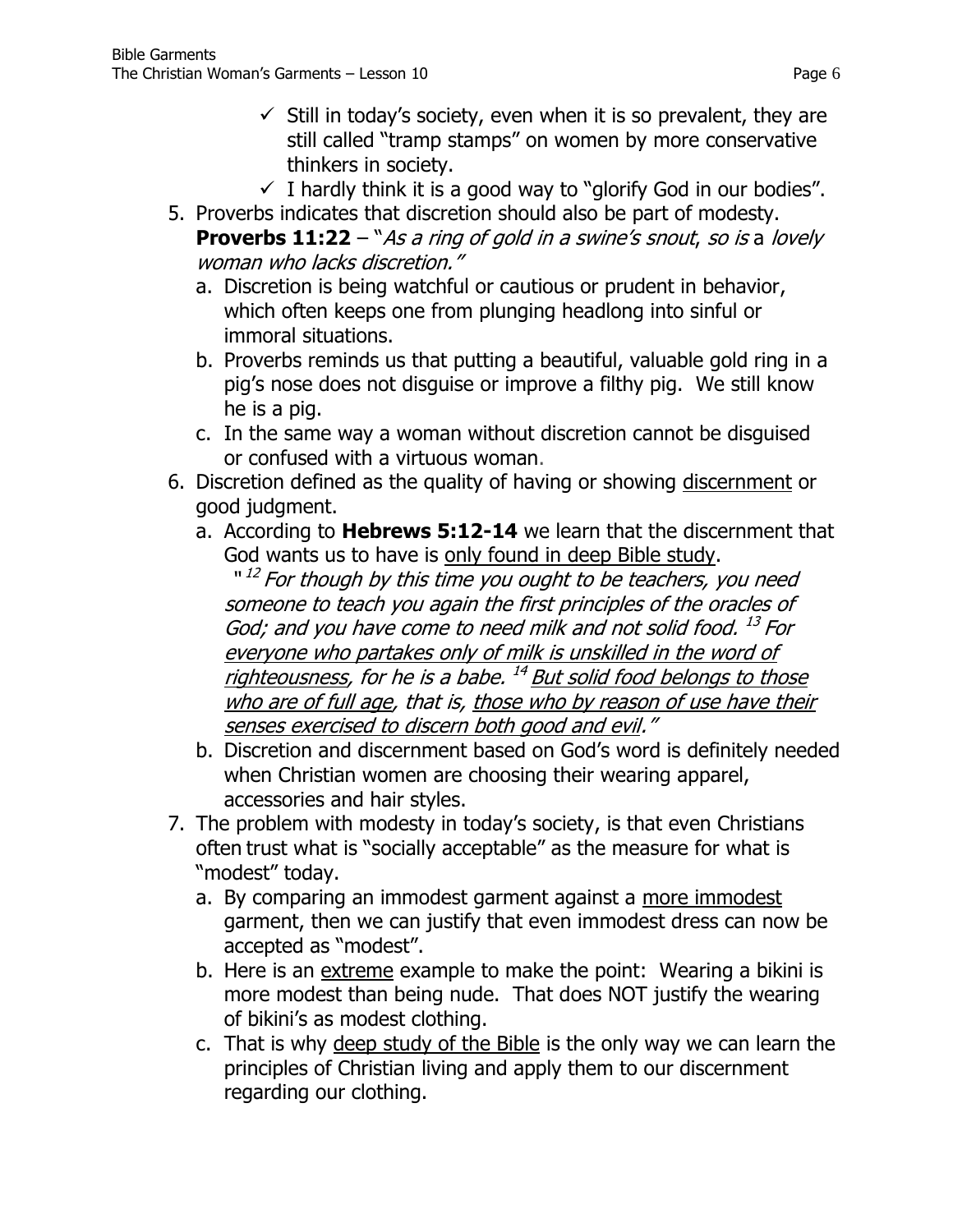## **V. A Woman's Clothing Includes Hair Styles And Accessories**

- A. **1Timothy 2:9b –** "...not with braided hair or gold or pearls or costly clothing,"
	- 1. Jewish womanhood in the first century had sunk very low.
		- a. She was considered property either as a daughter or a wife or a slave.
		- b. She was uneducated.
		- c. She few legal rights.
		- d. Acceptable jobs for women were very, very limited.
		- e. Many women left on their own turned to prostitution as a last resort.
		- f. The influence of the heathen women in their midst was a deteriorating influence on society as a whole.
	- 2. The gospel of Christ lifted women up to equal value with men in the eyes of God. It was the first time they were truly valued for themselves and as a class of society.
		- a. **[Galatians 3:28](http://www.biblegateway.com/passage/?search=Galatians+3:28&version=NKJV)** "There is neither Jew nor Greek, there is neither slave nor free, there is neither male nor female; for you are all one in Christ Jesus."
		- b. The Jewish women had direction for modest dress, including a veil that was to cover her hair when in public. At times, it even covered her face.
		- c. The women of the heathen nations around them had no such restrictions and were commonly seen in much less modest clothing.
		- d. Christian women of the first century were called to higher standards as their value and esteem was raised by being called a child of God.
	- 3. Modest apparel need not be tasteless or coarse. It is no dishonor to a woman that she likes to dress properly and attractively.
	- 4. This passage mentions also the "braiding of hair", which seems a very little restriction. However, as usual, this statement is based on the practices that occurred in the first century.
		- a. Apparently elegant hair styles had become a status symbol, even in the church.
		- b. Women of that time had extremely complicated braiding techniques that took hours to accomplish. Such an excess of time spent to impress others can only indicate a self-centered woman who only wants to impress as well as "outdo" other women.
		- c. This warning was never meant to include the simple pigtail braid.
		- d. We might compare this to hair weaves or the costly and time consuming effort to braid of all of the hair in small strands or other extremely time consuming and expensive treatments for hair today.
		- e. This does not condemn women who simply try to style their hair attractively in order to maintain good grooming.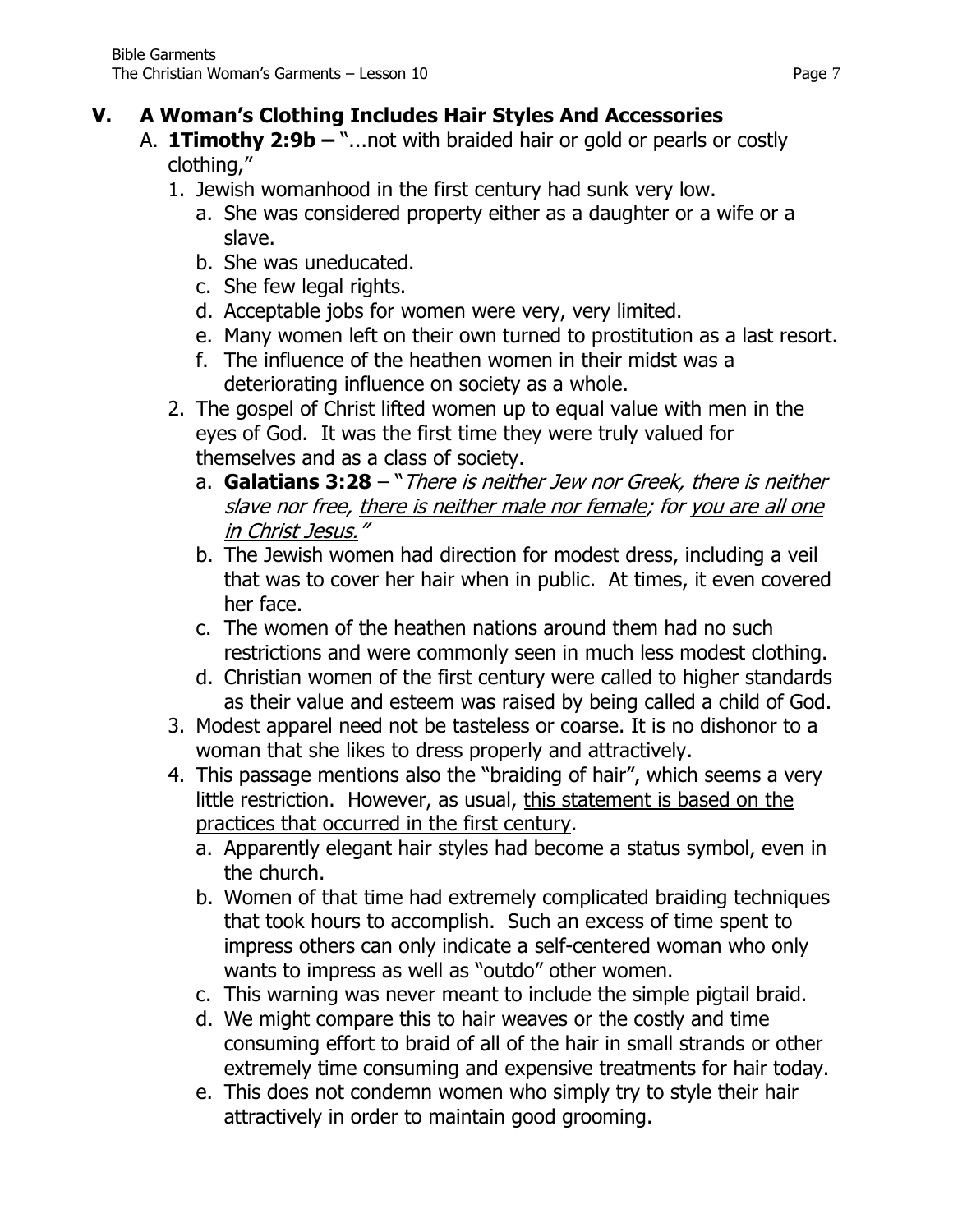- 5. Neither are Christian women forbidden to wear ANY gold or pearl jewelry. What about silver or diamonds or rubies or emeralds or platinum jewelry – they aren't forbidden.
	- $\checkmark$  Again, here the point is to considering what too costly or showy or gaudy in the extreme.
	- $\checkmark$  Is the purpose to draw attention to your wealth?
	- $\checkmark$  Moderation is the answer to almost every item a Christian woman selects for her wardrobe, including her jewelry.
	- $\checkmark$  Our fashions today are often bright and colorful (which adds no extra expense), so I see no problem with those who prefer more colorful fabrics to wear. That is simply a matter of taste.
- 6. That which is becoming of women professing godliness may be modest and beautiful in moderation.
	- a. not extremely costly
	- b. not extremely luxurious or gaudy
	- c. We must not measure our success as a person, and especially as a Christian woman, by our fashion sense or our costly garments.

## **V. The Christian Woman's Beauty Must Come From The Heart.**

- A. **1 Peter 3:3** " <sup>3</sup> Do not let your adornment be merely outward arranging the hair, wearing gold, or putting on fine apparel— <sup>4</sup> rather <u>let it</u> be the hidden person of the heart, with the incorruptible beauty of a gentle and quiet spirit, which is very precious in the sight of God.
	- 1. True beauty comes from the "hidden person of the heart".
	- 2. It is an "incorruptible beauty" that comes from a "gentle and quiet spirit"
	- 3. This kind of beauty is "precious in the sight of God".
	- 4. Isn't that what we are truly striving for? To be beautiful to God?
- B. If that is the case, why do we worry about clothing?
	- 1. **Matthew 6:28-29** "So why do you worry about **clothing**? Consider the lilies of the field, how they grow: they neither toil nor spin; <sup>29</sup> and yet I say to you that even Solomon in all his glory was not arrayed like one of these."
	- 2. Verse 30 follows with the answer: "<sup>30</sup> Now <u>if God so clothes the grass</u> of the field, which today is, and tomorrow is thrown into the oven, will He not much more clothe you, O you of little faith?"
	- 3. **[Luke 12:23](http://www.biblegateway.com/passage/?search=Luke+12:23&version=NKJV)** "Life is more than food, and the body is more than clothing."
	- 4. **[1 Timothy 6:8](http://www.biblegateway.com/passage/?search=1%20Timothy+6:8&version=NKJV)** "And having food and clothing, with these we shall be content."
- C. God is only concerned with the beauty of the heart: **[Joel 2:13](http://www.biblegateway.com/passage/?search=Joel+2:13&version=NKJV)** – "Now, therefore," says the LORD, "Turn to Me with all your heart, with fasting, with weeping, and with mourning. So rend your heart,